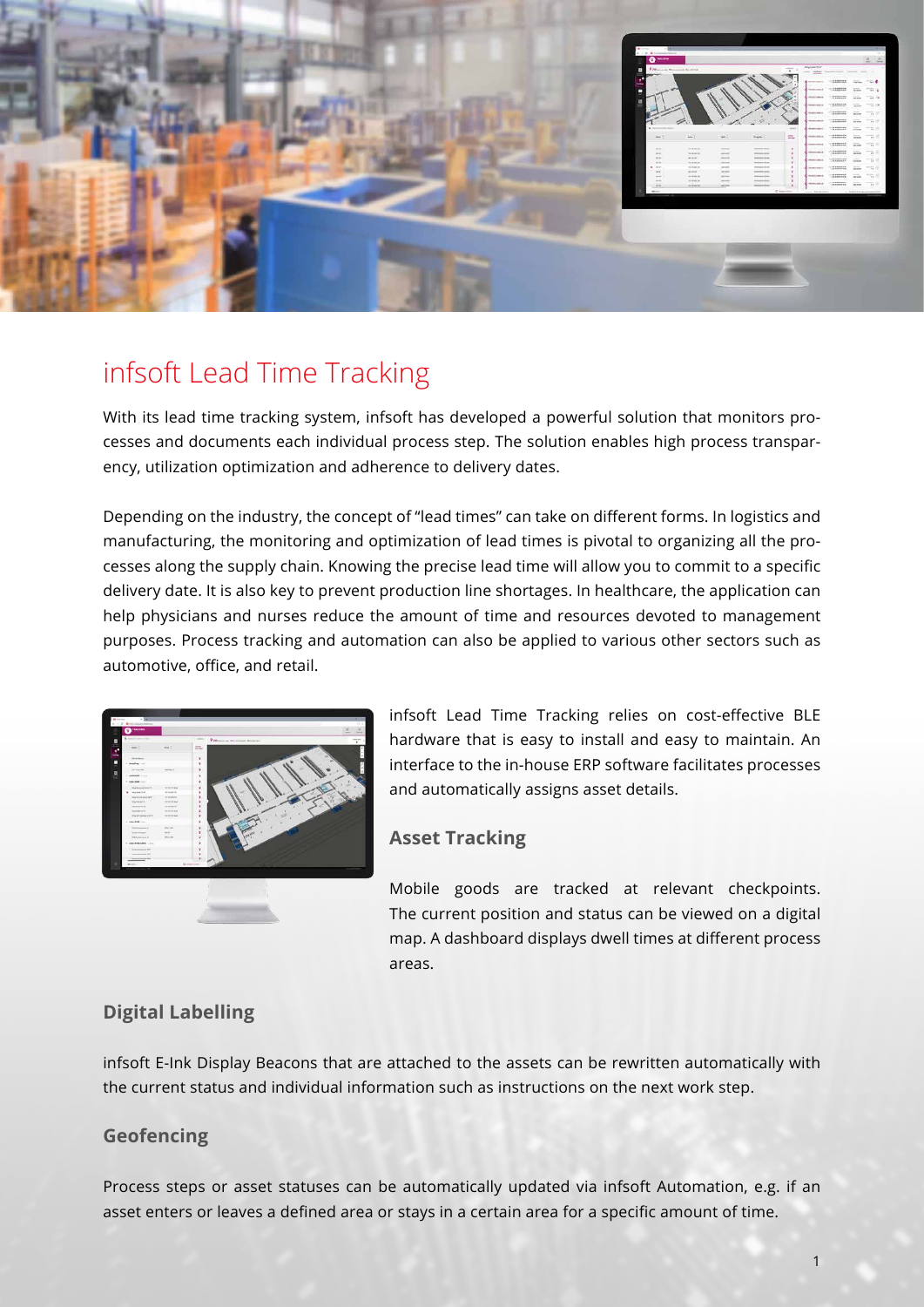## **Implementation**

Bluetooth Low Energy beacons or beacons with a display medium (E-Ink Display Beacons) are attached to the assets to be tracked.

infsoft Locator Beacons and a small number of infsoft Locator Nodes 1400 are installed in the production area. The asset tags' Bluetooth signals are received by the Locator Beacons and sent to the infsoft LocAware platform® via a Locator Node.

#### **Required Hardware**